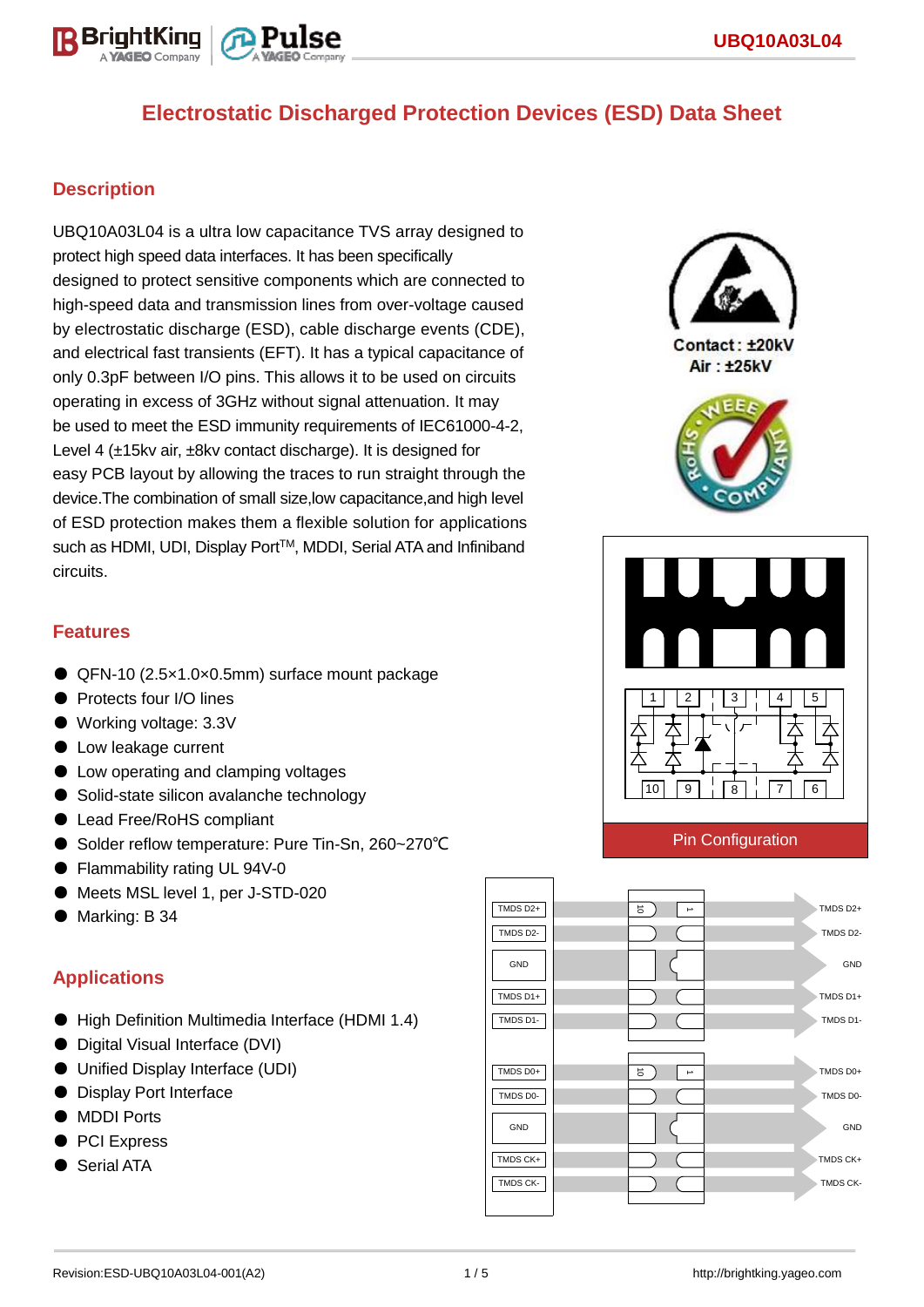

## **Maximum Ratings**

| Rating                                | Symbol                                                 | Value        | Unit   |  |
|---------------------------------------|--------------------------------------------------------|--------------|--------|--|
| ESD voltage (Contact discharge)       |                                                        | ±20          | kV     |  |
| ESD voltage (Air discharge)           | <b>VESD</b>                                            | ±25          |        |  |
| Storage & operating temperature range | $\mathsf{T}_{\texttt{STG}}\,, \mathsf{T}_{\texttt{J}}$ | $-55 - +150$ | $\sim$ |  |

# **Electrical Characteristics (TJ=25**℃**)**

| Parameter                              | Symbol                  | <b>Condition</b><br>Min.            |     | Typ. | Max. | <b>Unit</b> |
|----------------------------------------|-------------------------|-------------------------------------|-----|------|------|-------------|
| Reverse stand-off voltage              | <b>V</b> <sub>RWM</sub> |                                     |     |      | 3.3  | V           |
| Reverse breakdown voltage              | $V_{BR}$                | $I_{BR}$ =1mA                       | 4.5 |      |      | V           |
| Reverse leakage current                | <b>l</b> <sub>R</sub>   | $V_R = 3.3V$<br>Each I/O pin        |     |      | 1    | μA          |
| Clamping voltage (tp=8/20µs)           | $V_C$                   | $I_{PP} = 1A$                       |     |      | 8.5  | V           |
| Clamping voltage ( $tp = 8/20 \mu s$ ) | $V_C$                   | $I_{PP} = 4A$                       |     |      | 15   | V           |
| Peak pulse current (tp=8/20µs)         | $I_{PP}$                |                                     |     |      | 4    | A           |
| Off state junction capacitance         | $C_{J}$                 | $0Vdc$ , f=1MHz<br>I/O pin to GND   |     | 0.6  |      | pF          |
|                                        |                         | $0Vdc$ , f=1MHz<br>Between I/O pins |     | 0.3  |      | рF          |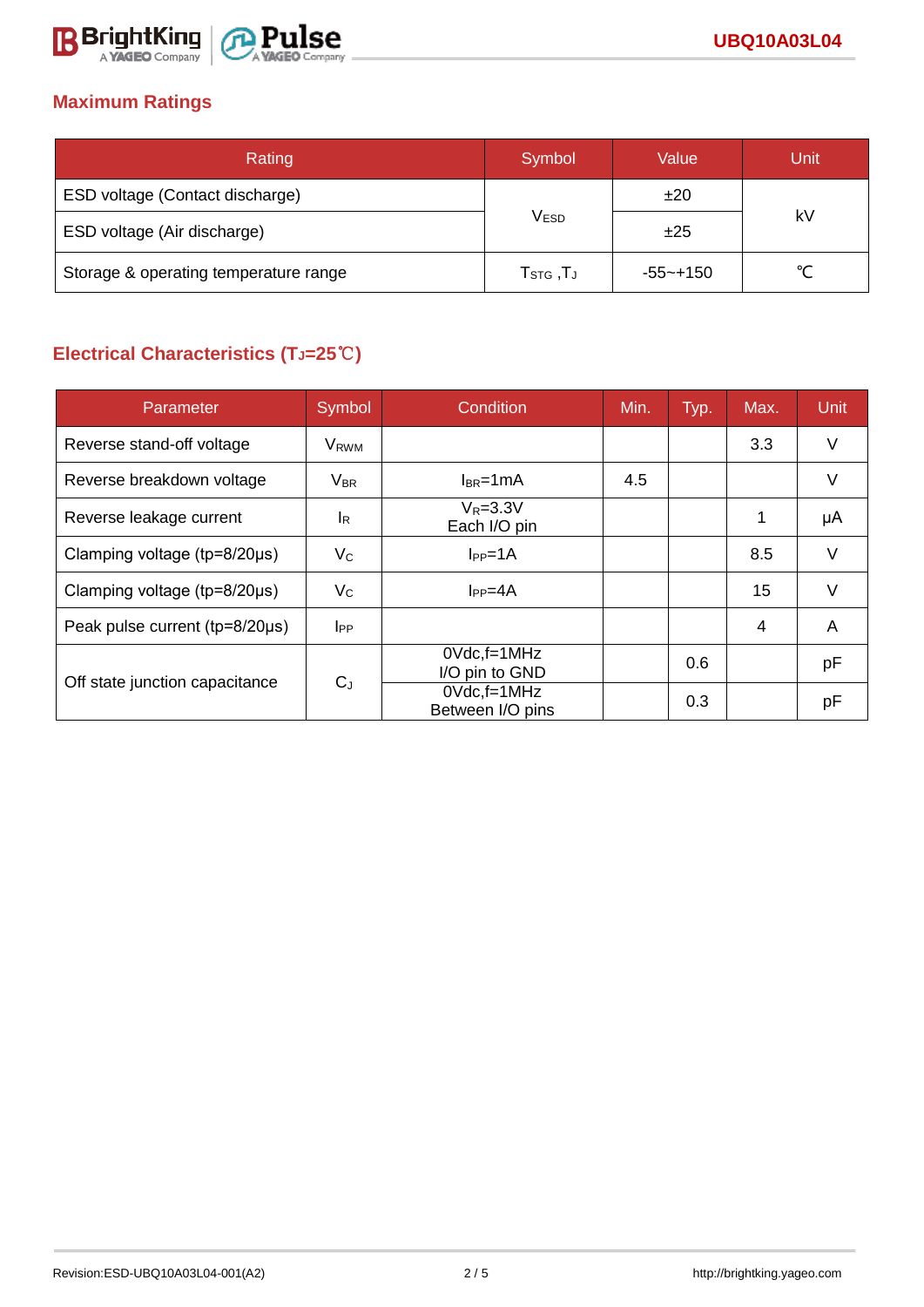

## **ESD Protection Standards**

#### **IEC61000-4-2**

Interfaces of consumer electronic equipment are widely specified according to the International Electrotechnical Commission standard IEC61000-4-2. This standard is not targeted towards particular devices but towards general equipment, systems and subsystems that may be involved in electrostatic discharge. consists of a 150pF capacitor and a 330Ω series resistor representing the counterpart to the Device Under Test (DUT).







ESD surge according IEC61000-4-2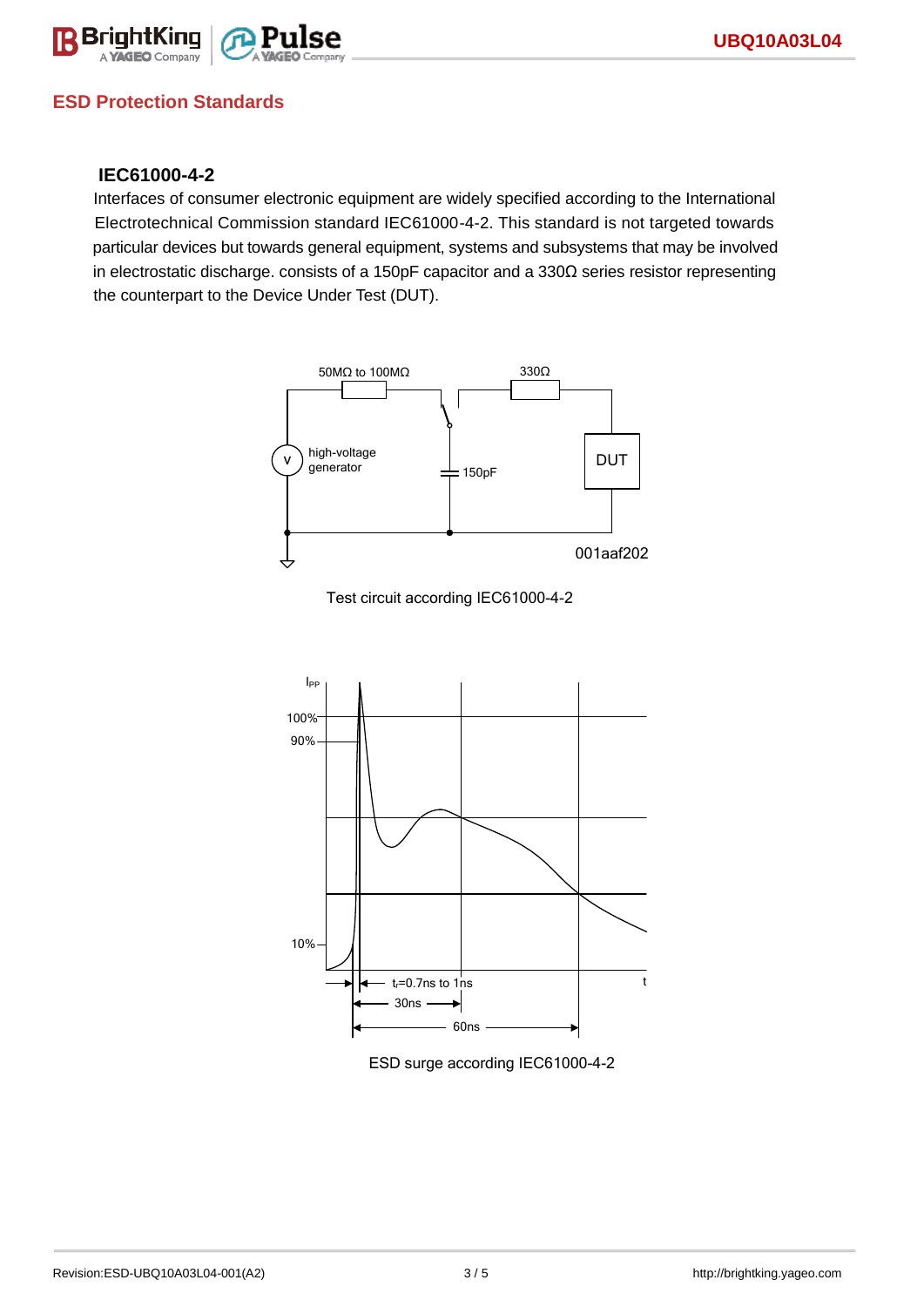

# **Recommended Soldering Conditions**